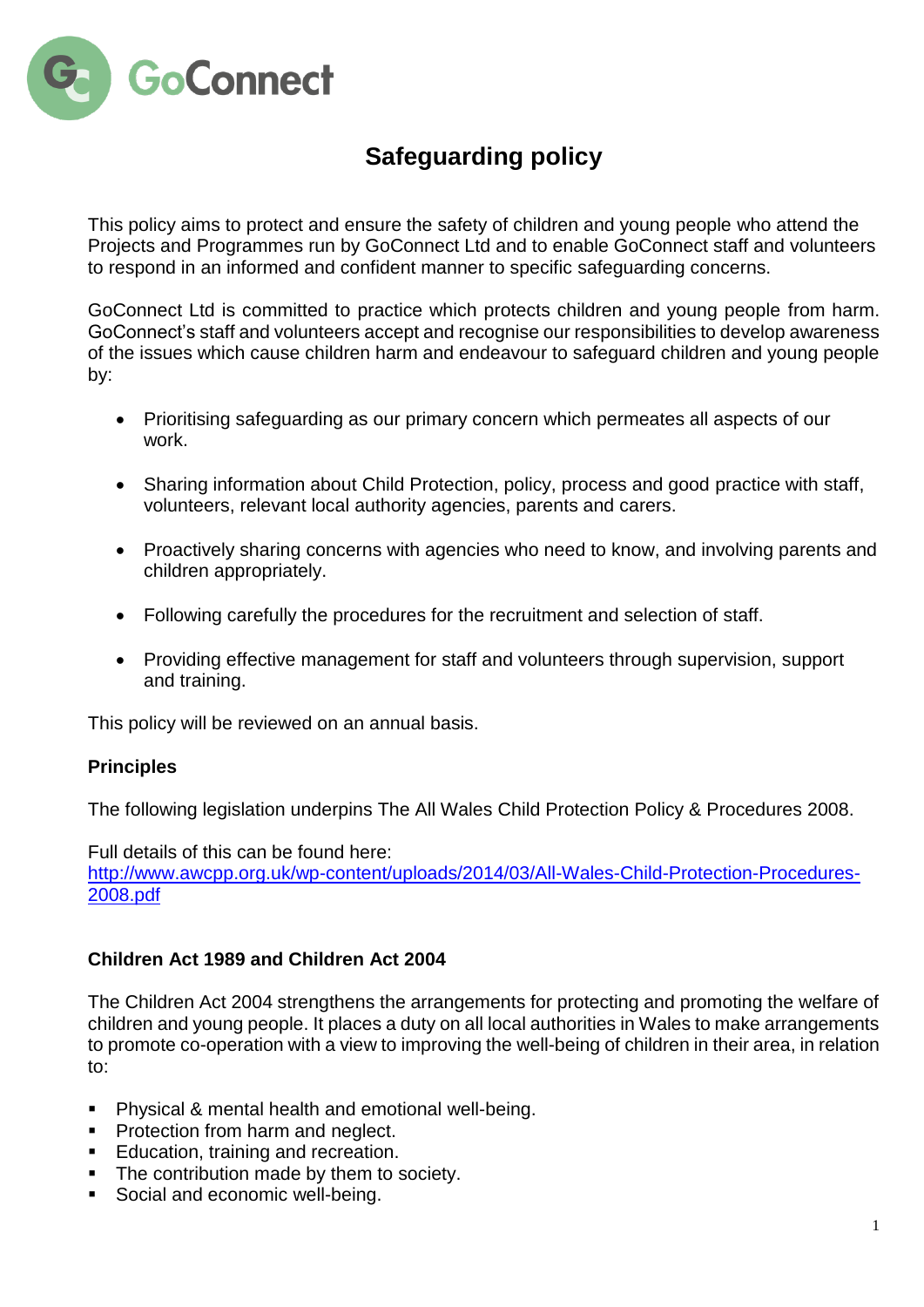

# **Roles and responsibilities**

Safeguarding is everybody's responsibility. We all seek to create an ethos which helps children and young people feel secure and able to talk freely, in the knowledge that they will be listened to and their concerns taken seriously.

### **All GoConnect staff and volunteers will:**

Adhere to policy and ask for advice in any circumstances when they feel uncertain.

Participate in Safeguarding training when possible

Adhere to the All Wales Child Protection Procedures, copies available here: http://www.awcpp.org.uk/wp-content/uploads/2014/03/All-Wales-Child-Protection-Procedures-2008.pdf

Refer children and young people to appropriate agencies as necessary.

Offer all possible support to children and young people and parents/carers.

# **GoConnect will:**

Annually review and monitor this guidance.

Receive information on child protection activity from the relevant local authority it is working in so that confidentiality is not breached.

Prioritise safeguarding within staff induction.

Ensure that all staff and volunteers are aware of the designated Safeguarding officers in the local authority they are working in.

Ensure that Disclosure and Barring Services (DBS) procedures are administered effectively when required.

Ensure that all newly appointed staff and volunteers have an up to date DBS check.

Risk assess all newly appointed staff and volunteers prior to commencing employment and receiving the cleared DBS disclosure.

Adhere to the Rehabilitation of Offenders Act 1974.

Respond immediately if an allegation is made against any GoConnect staff or volunteer and ensure that all disclosures made by children and young people are appropriately and rapidly responded to.

Ensure that any data required by the LA or Welsh Government for monitoring purposes is made available.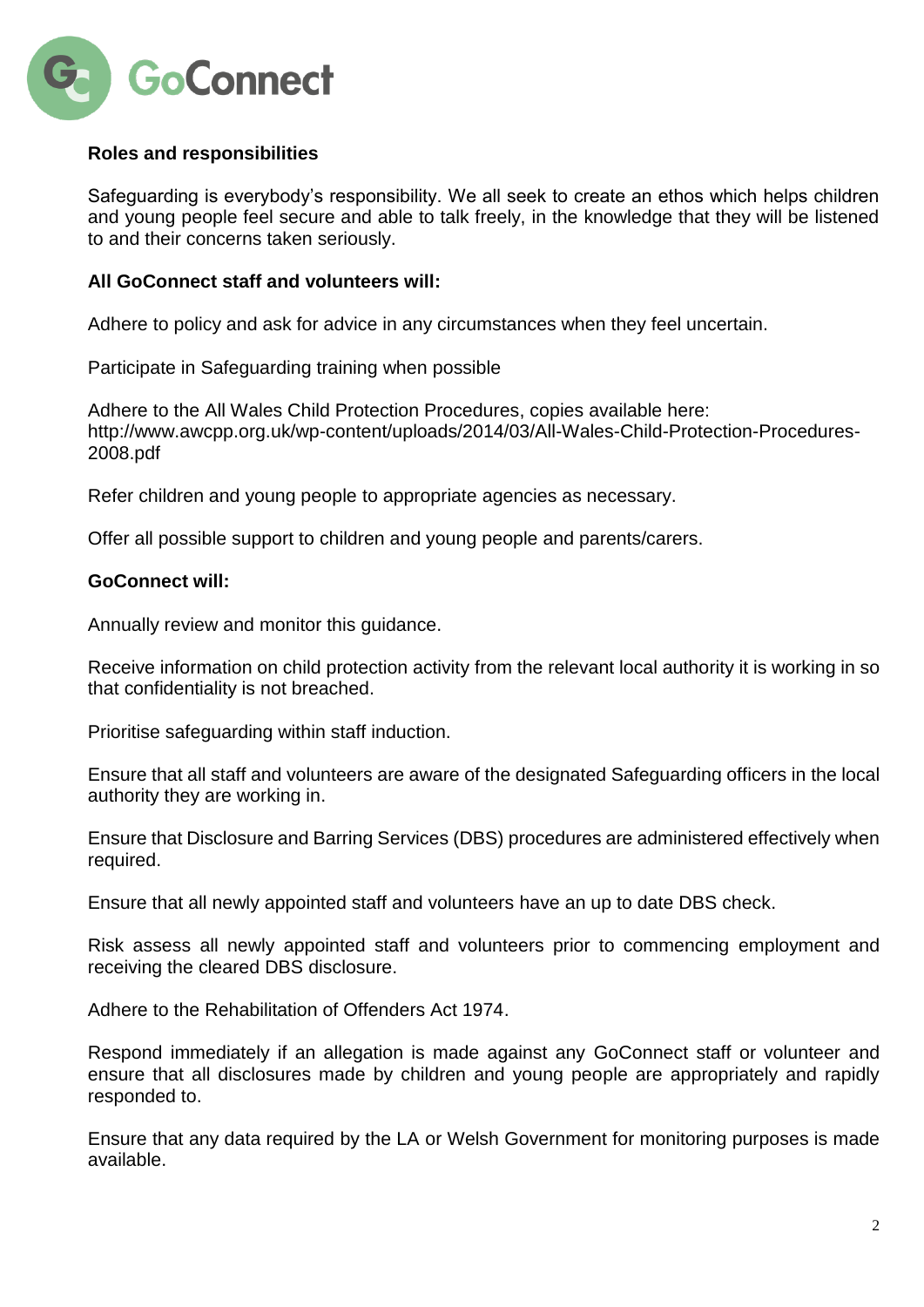

Ensure that all staff are fully aware of their Safeguarding responsibilities and provide annual training for all alongside daily and weekly safeguarding updates where appropriate.

# **Making a Referral**

In accordance with the Local Safeguarding Children Board guidance, if any person has knowledge, concerns or suspicions that a child is suffering, has suffered or is likely to be at risk of harm, it is their responsibility to ensure that the concerns are referred to Social Care or the police who have statutory duties and powers to investigate and intervene when necessary.

The Children Act 1989 defines abuse as when a child is suffering, or is likely to suffer 'significant harm'. For the purpose of the Child Protection Register four categories of abuse are identified.

#### **Categories of abuse**

Somebody may abuse or neglect a child by inflicting harm, or by failing to act to prevent harm. Children may be abused by a family member or in an institutional setting, by those known to them or more rarely by a stranger. A child or young person up to the age of 18 years can suffer abuse or neglect and require protection.

#### **Neglect**

Neglect is the persistent failure to meet a child's basic physical and/or psychological needs, likely to result in the serious impairment of the child's health or development. This can include an unborn child.

It may involve a parent or carer failing to provide adequate food, shelter and clothing, failing to protect a child from physical harm or danger or the failure to ensure access to appropriate care or treatment.

It may also include neglect of, or unresponsiveness to, a child's basic emotional needs.

# **Physical abuse**

Physical abuse may involve hitting, shaking, throwing, poisoning, burning or scalding, drowning, suffocating or otherwise causing physical harm to a child.

Physical harm may also be caused when a parent or carer feigns the symptoms of, or deliberately causes ill-health to a child whom they are looking after.

This situation is commonly described using terms such as fictitious illness by proxy or Munchausen Syndrome by proxy.

#### **Emotional abuse**

Emotional abuse is the persistent ill-treatment of a child such as to cause severe and persistent adverse effects on the child's emotional development.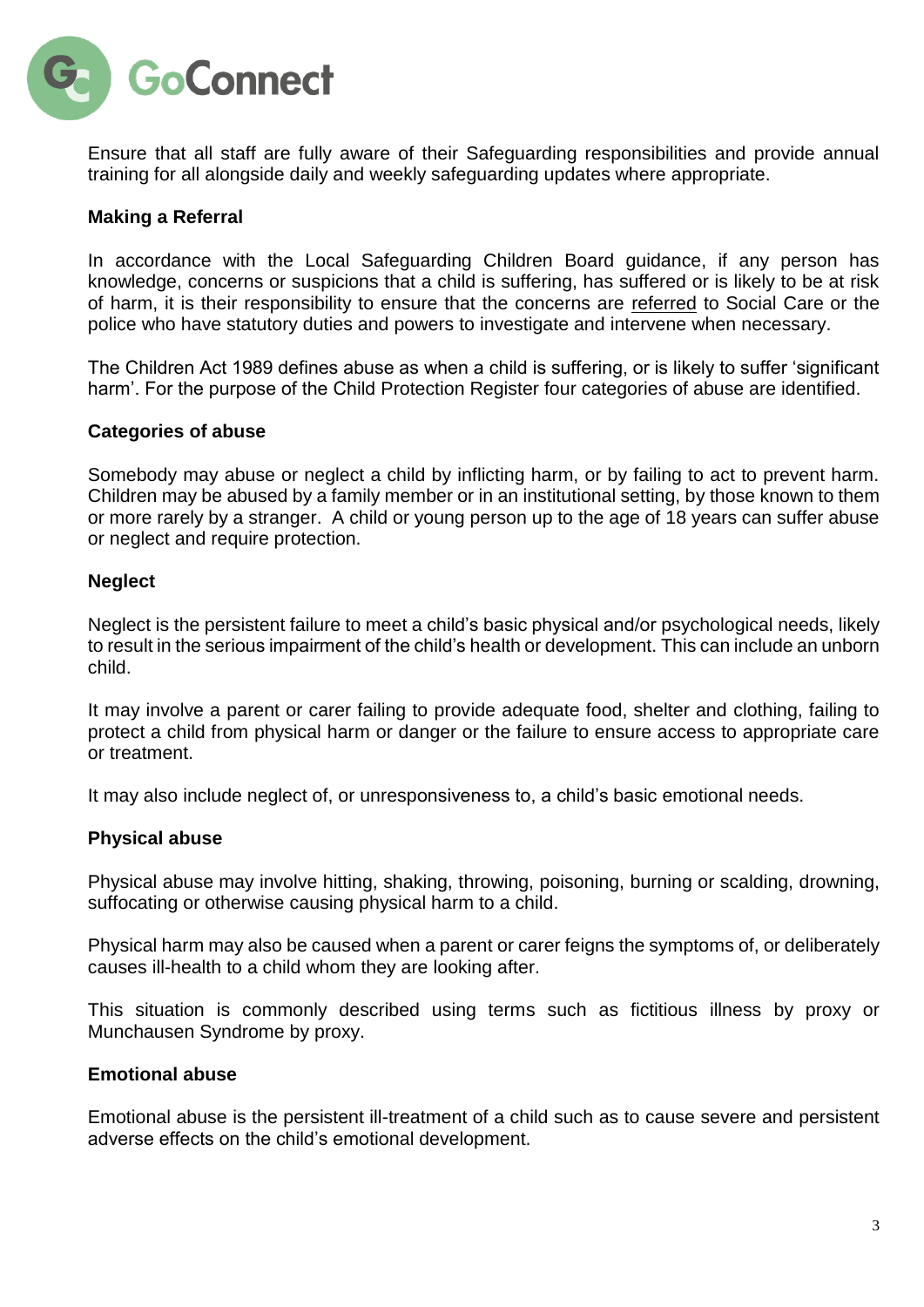**GoConnect** 

It involves conveying to children that they are worthless or unloved, inadequate or valued only in so far as they meet the needs of another person. It may feature age or developmentally inappropriate expectations being imposed on children.

It may involve causing children to feel frightened or in danger, or the exploitation or corruption of children. Some level of emotional abuse is involved in all types of ill-treatment of a child, although it might occur alone.

# **Sexual abuse**

Sexual abuse involves forcing or enticing a child or young person to take part in sexual activities, whether or not the child is aware of what is happening.

The activities may involve physical contact, including penetrative or non-penetrative acts.

They may include non-contact activities, such as involving children in looking at or in the production of pornographic material or watching sexual activities or encouraging children to behave in sexually inappropriate ways.

If required, advice can be sought from Social Care prior to making a referral. However this discussion should not delay any emergency action to protect a child. The golden rule is if undecided or unsure make a Child Protection Referral. If in doubt or unhappy with any advice given, including advice given to you by a designated Safeguarding officer, then you can always make a referral yourselves.

Making a referral will not necessarily initiate an investigation but will make Social Care and the Police, who have a statutory responsibility for making such decisions, aware of your concerns. When determining whether a referral should be made you may often need to find out some additional information. However, this needs to be done in accordance with the Local Safeguarding Children Procedures in order not to prejudice any possible criminal investigation. Your role is to inform not to investigate the concern, disclosure or allegation.

Do not worry if you are mistaken. You will always be taken seriously and you should always discuss your concern with somebody with experience and responsibility rather than ignore it

# **The Referral Process**

A referral should be made to Social Care as soon as a problem, suspicion or concern becomes apparent. In accordance with Local Safeguarding Children Board guidelines this should be within 24. Referrals maybe made by telephone, in person, by letter, fax or electronically. Outside office hours referrals should be made to the Social Care Emergency Duty Service or directly to the Police. All referrals should be confirmed in writing within two days using a standard form where possible.

Details of each Local Safeguarding Children Board are held within GoConnect and are available for each member of staff or volunteer to ensure a timely referral takes places.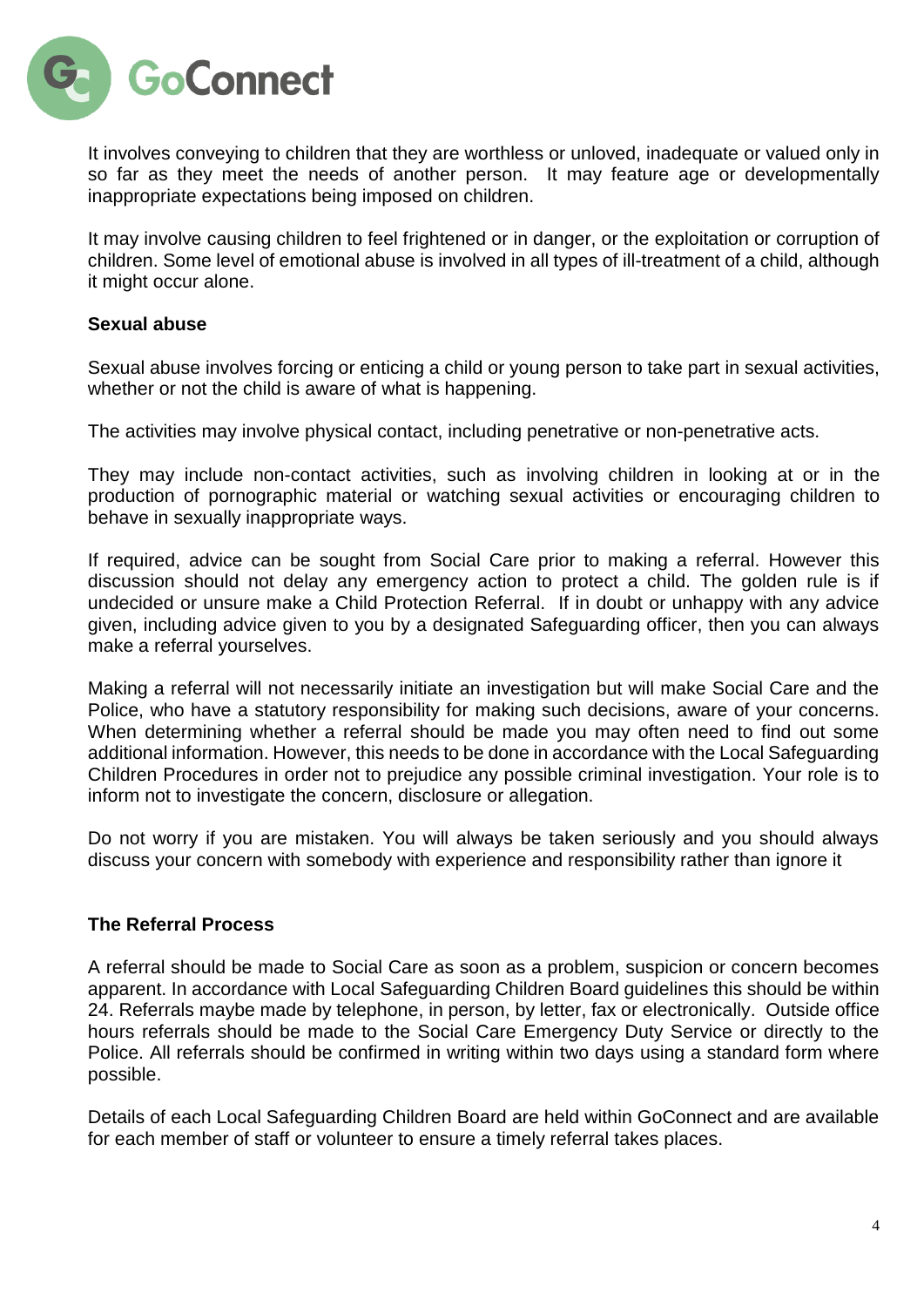

# **Whistleblowing**

It is important that there is awareness of the procedures in place which enable GoConnect staff and volunteers to share, in confidence with the board, any concerns they may have about a colleague's behaviour. All GoConnect staff are required to follow a code of conduct which sets out their duties in passing on any concerns about a colleague's behavior.

# **Code of Conduct**

GoConnect values children and young people as individuals, respects their rights and upholds the United Nations Convention of the rights of the child. In doing so all concerned, including staff, volunteers, children and young people, follow guidelines on what is expected and what is not acceptable, with respect to their own behaviour. These issues are considered in GoConnect's Code of Conduct for working with young people, the lone working policy, the confidentiality statement and the health and safety policy.

Guidelines for staff and volunteers include the following:

Staff and volunteers should not spend excessive amounts of time alone with children away from others. Meetings with individual children or young people should take place as openly as possible. If privacy is needed the door should be left partly open and other staff and volunteers informed of the meeting.

Physical contact with children and young people is to be considered in line with positive handling plans and professional judgement exercised at all times.

Staff and volunteers should not meet with young people outside organised GoConnect activities.

It must be recognised that whilst becoming a volunteer can be a most positive experience for a young person, adequate supervision and monitoring by GoConnect staff is essential, these opportunities should be carefully considered and responsibility should not be given to a young person that is beyond their capability.

Some children and young people involved with GoConnect projects and programmes are very vulnerable and have experienced a range of complex difficulties. Staff and volunteers should remember that on rare occasion's children or young people may also be abusers, in which case child protection procedures should be followed for all.

# **GoConnect staff and volunteers should never:**

Engage in sexually provocative or rough physical games.

Allow children to use inappropriate language without challenging this.

Make sexually suggestive comments in front of, about, or to, a child / young person, even in fun. This includes conversations between colleagues where pupils may be within earshot.

Allow allegations made by a child to pass without being addressed and recorded.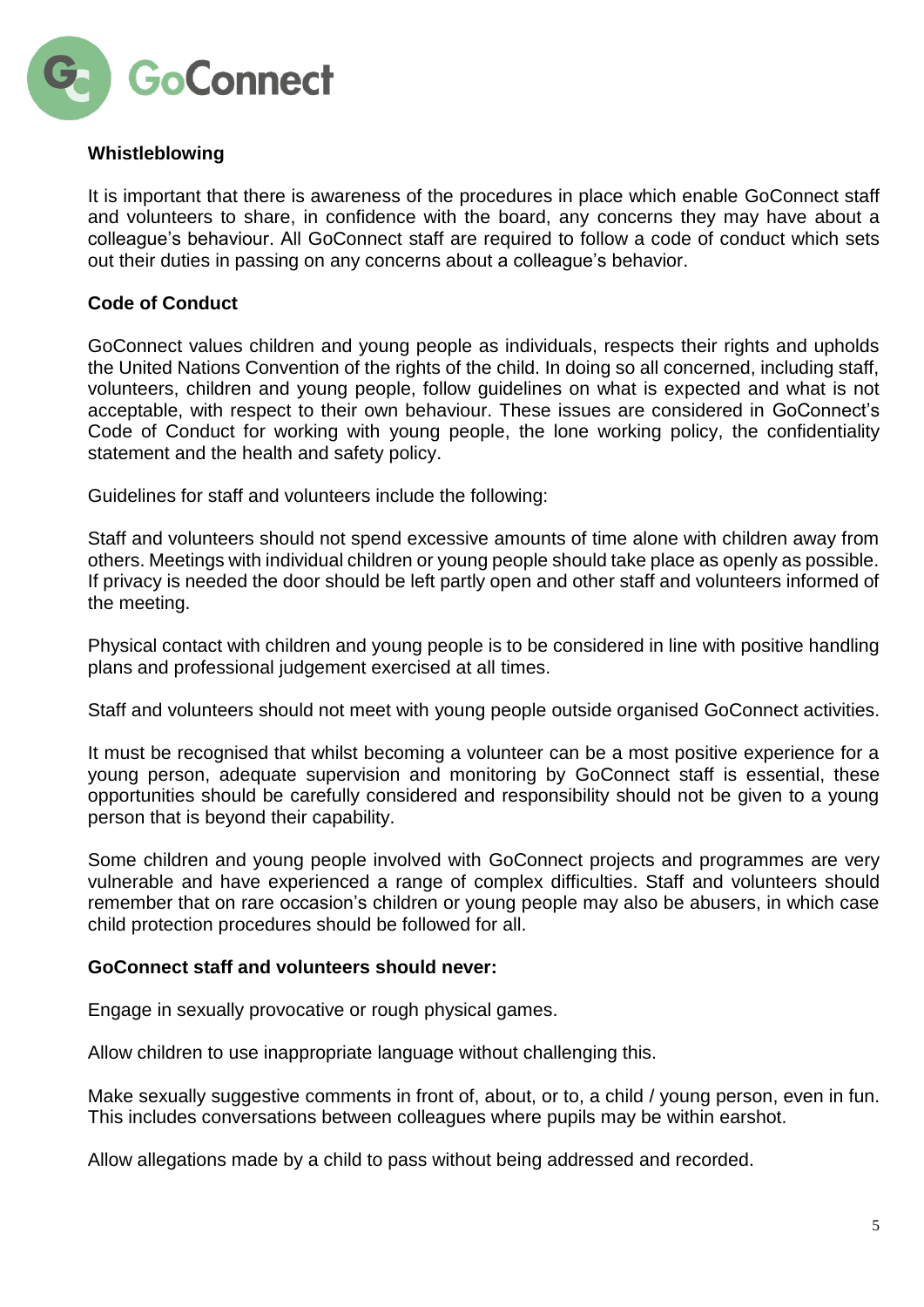

Deter children / young people from making allegations through fear of not being believed.

Invite or allow a child or young person to their home.

Jump to conclusions about others without checking facts.

Bullying whether between young people, staff or young people and staff will not be tolerated.

# **GoConnect Child Protection Log**

In order to ensure that appropriate information is available regarding any child protection concerns that have been raised a log is maintained by the GoConnect:

The log includes:

Date / time of receipt of information.

Details of who the information was received from and given to.

Date / time / location of incident.

Name / DOB / address of young person.

Details of what happened / observed to happen.

The young person's own words [where this has been recorded]

Details of anyone else involved/witnesses.

What action was taken at the time.

Date and time of referral made

Date and time of log updated

Log signed and dated.

Details of referral made including the name of the duty officer who took the referral

Explanation of why a referral was not made, if it is not made.

Record of suggested action by Social Care, LA, Police including advice re child being sent home or remaining in school where applicable.